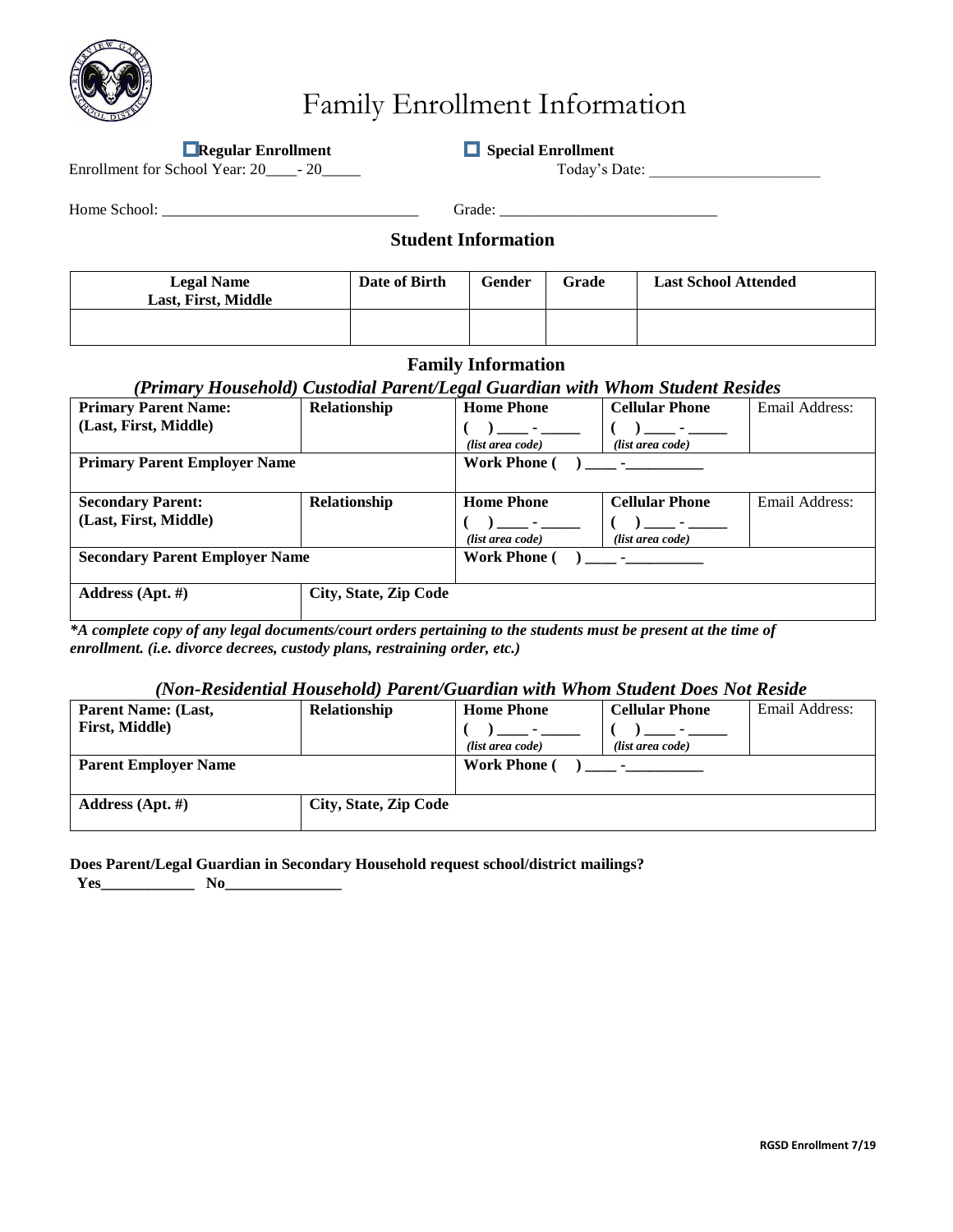

## **Emergency Contact Information**

| $\cap$ c1<br>Name | $-$<br>'-irsi<br>* Name | $\cdots$<br>ddle Initial<br>Mio | $\sim$<br>Birth<br>$\cap$<br>ിറ†ല<br>◡ |
|-------------------|-------------------------|---------------------------------|----------------------------------------|

### **Please provide emergency contact information, other than the primary guardian. It is the parent's responsibility to update this form as needed.**

In the event that we are not able to contact you at home, work, or through your cell phone, who else may we contact at a *different phone number* in an urgent or emergency situation? Your signature below authorizes the school district to call and release your child to the emergency contacts you have listed below for an urgent or emergency situation if the school district is unable to contact you. **Emergency Contact 1** 

|                                | Laurgency contact 1        |
|--------------------------------|----------------------------|
| Name                           |                            |
| <b>Relationship to Student</b> |                            |
| <b>Home Phone</b>              |                            |
| <b>Work Phone</b>              |                            |
| <b>Cell Phone</b>              |                            |
| <b>Authorized to Pick Up</b>   | $\Box$ Yes<br>$\square$ No |

#### **Emergency Contact 2**

| <b>Name</b>                    |                            |
|--------------------------------|----------------------------|
|                                |                            |
| <b>Relationship to Student</b> |                            |
|                                |                            |
| <b>Home Phone</b>              |                            |
|                                |                            |
| <b>Work Phone</b>              |                            |
|                                |                            |
| <b>Cell Phone</b>              |                            |
|                                |                            |
| <b>Authorized to Pick Up</b>   | $\square$ No<br>$\Box$ Yes |
|                                |                            |

# **Emergency Contact 3 Name Relationship to Student Home Phone Work Phone Cell Phone Authorized to Pick Up b l l l n c l n c l n c n c n c n c n c n c n c n c n c n c n c n c n c n c n c n c n c n c n c n**

**Signature of Parent/Guardian: Date:**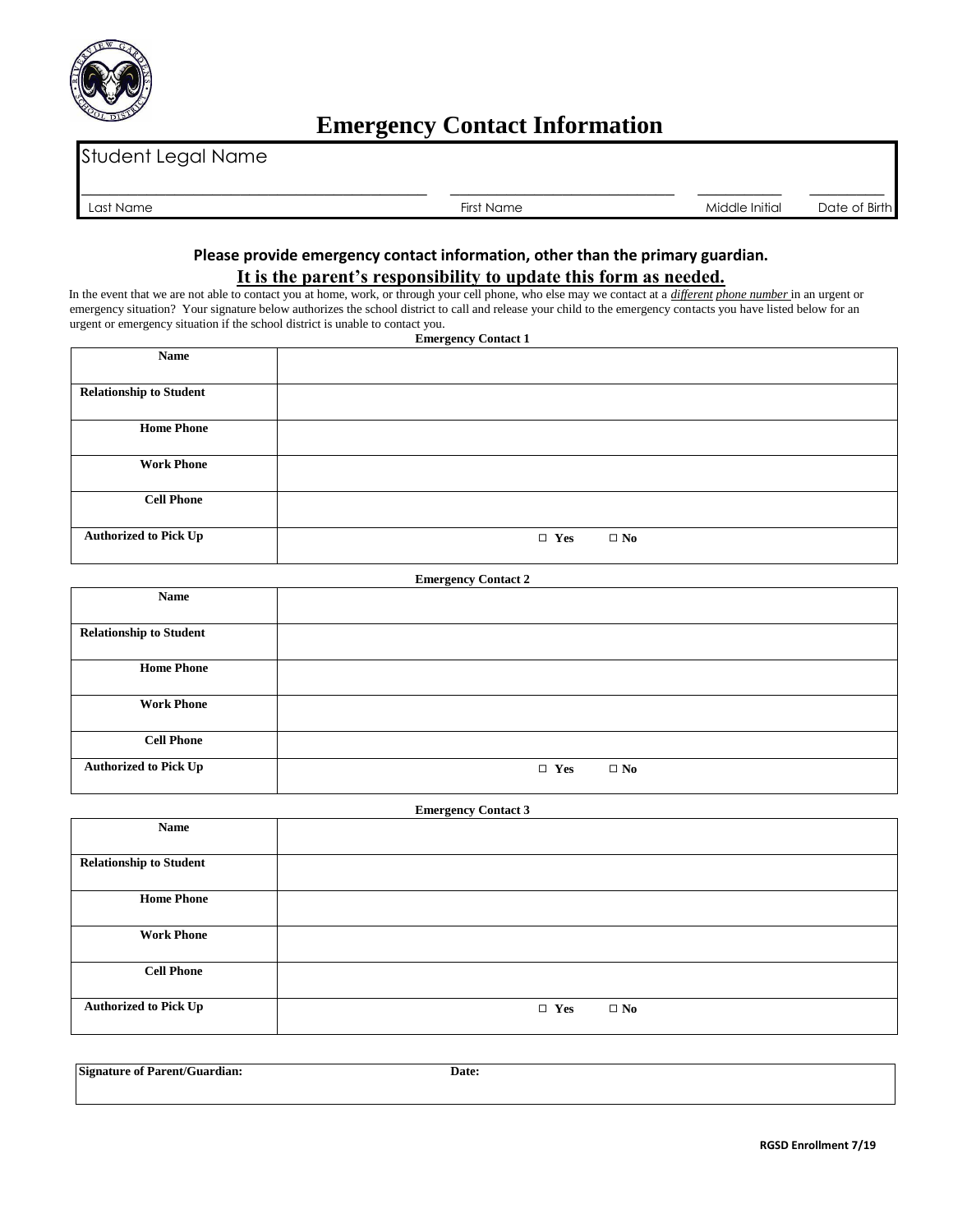

| Student Legal Name |            |                |               |
|--------------------|------------|----------------|---------------|
|                    |            |                |               |
| Last Name          | First Name | Middle Initial | Date of Birth |

**Riverview Gardens resident students living more than one mile from school will be entitled to free transportation to and from school.** 

**Kindergarten students will only be released to parents/guardians from the bus. Kindergarten students not received by an adult will be returned to the school for parent pickup.**

### **Please indicate a different source of transportation if needed.**

## **It is the parent's responsibility to update this form as needed. Please contact the student's school.**

In the event that we are not able to contact you at home, work, or through your cell phone, who else may we contact at a *different phone number* in an urgent or emergency situation? Your signature below authorizes the school district to call and release your child to the emergency contacts you have listed below for an urgent or emergency situation if the school district is unable to contact you.

| <b>Signature of Parent/Guardian:</b> | Date: |
|--------------------------------------|-------|
|--------------------------------------|-------|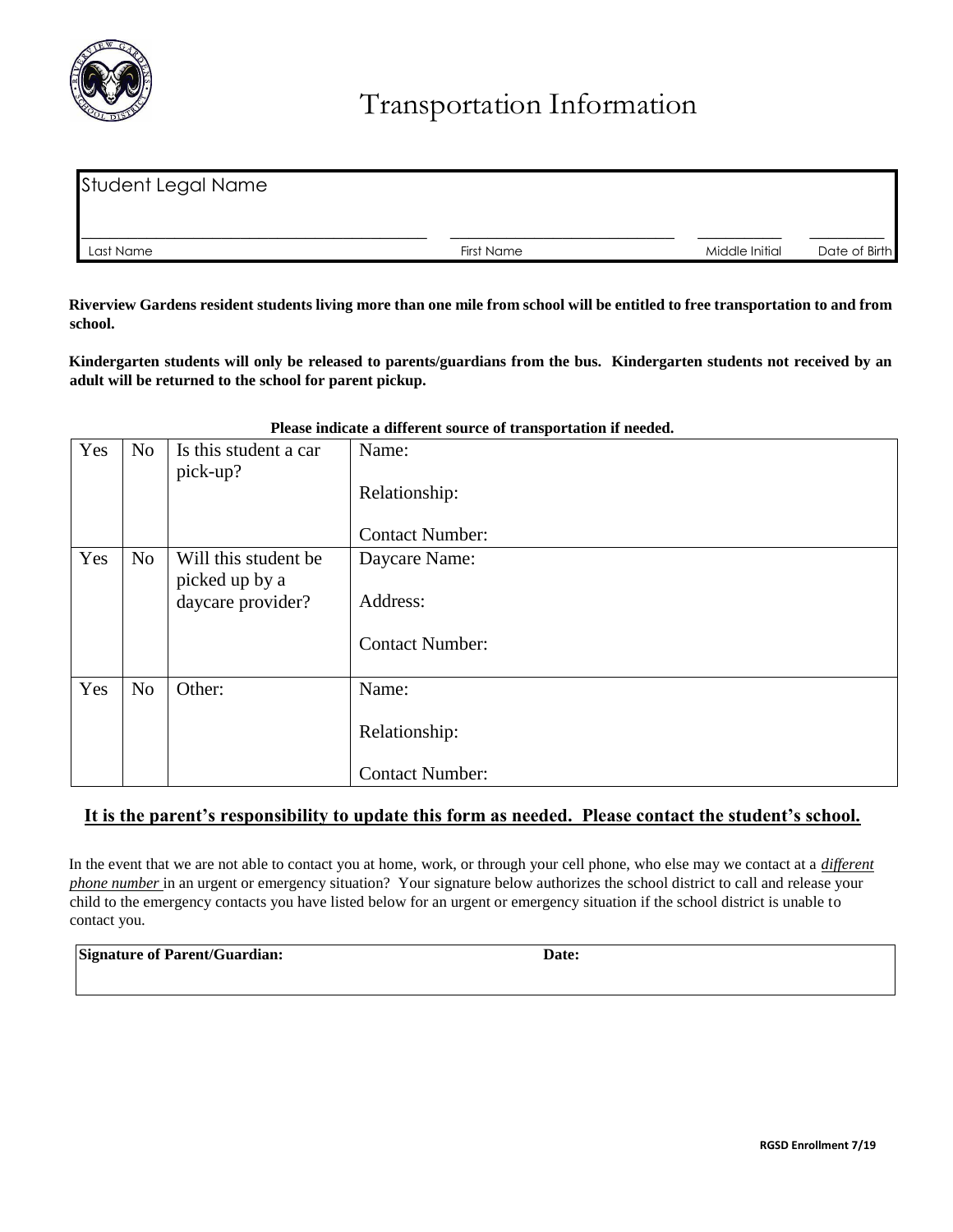

# Student Support Services Family Referral(s)

| <b>Student Name</b> |            |                |               |
|---------------------|------------|----------------|---------------|
| Last Name           | First Name | Middle Initial | Date of Birth |
| Name of School      |            |                |               |
| Representative_     |            |                |               |
| Title of School     |            |                |               |
| Representative_     |            |                |               |

School representative should please complete the requested information and return this request within 1-3 business days directly to:

\_\_\_\_\_\_\_\_\_\_\_\_\_\_\_\_\_\_\_\_\_\_\_\_\_\_\_\_\_\_\_\_\_\_\_\_\_\_\_\_\_\_\_\_\_\_\_\_\_\_\_\_\_\_\_\_\_\_\_\_\_\_\_\_\_\_\_\_\_\_\_\_\_\_\_\_\_\_

A variety of services may be available to you, please check any service(s) needed. You will be referred to Riverview Gardens School District staff members who can assist you with the services checked.

| <b>SCHOOL</b>                                                                                                    | <b>SOCIAL SERVICES</b>                                                                                                                        | <b>HOUSEHOLD</b>                                                                                                                                                                                                                                   | <b>MEDICAL</b>                                                            |
|------------------------------------------------------------------------------------------------------------------|-----------------------------------------------------------------------------------------------------------------------------------------------|----------------------------------------------------------------------------------------------------------------------------------------------------------------------------------------------------------------------------------------------------|---------------------------------------------------------------------------|
| <b>REFERRALS</b>                                                                                                 | <b>REFERRALS</b>                                                                                                                              | <b>REFERRALS</b>                                                                                                                                                                                                                                   | <b>REFERRALS</b>                                                          |
| School<br>Enrollment<br>Documents (birth)<br>certificate,<br>immunization<br>record)<br><b>Tutoring Services</b> | Counseling $&$<br>□<br><b>Mental Health</b><br>Services<br><b>Health Insurance</b><br>П<br>Referral<br><b>Teen Parenting</b><br>□<br>Programs | Food Assistance<br><b>Clothing Assistance</b><br>Shirt Size<br>adult or youth<br>Pants Size<br>adult or youth<br>Shoe Size<br>adult or youth<br><b>School Supplies</b><br><b>Local Shelter</b><br>Information<br>Rental/Housing<br>⊔<br>Assistance | Vision<br>Dental<br>Immunization<br>Mental Health<br>Preventive<br>Health |
| Other assistance needed:                                                                                         |                                                                                                                                               |                                                                                                                                                                                                                                                    |                                                                           |
|                                                                                                                  |                                                                                                                                               |                                                                                                                                                                                                                                                    |                                                                           |

*Please forward a copy of this form to School Social Worker.*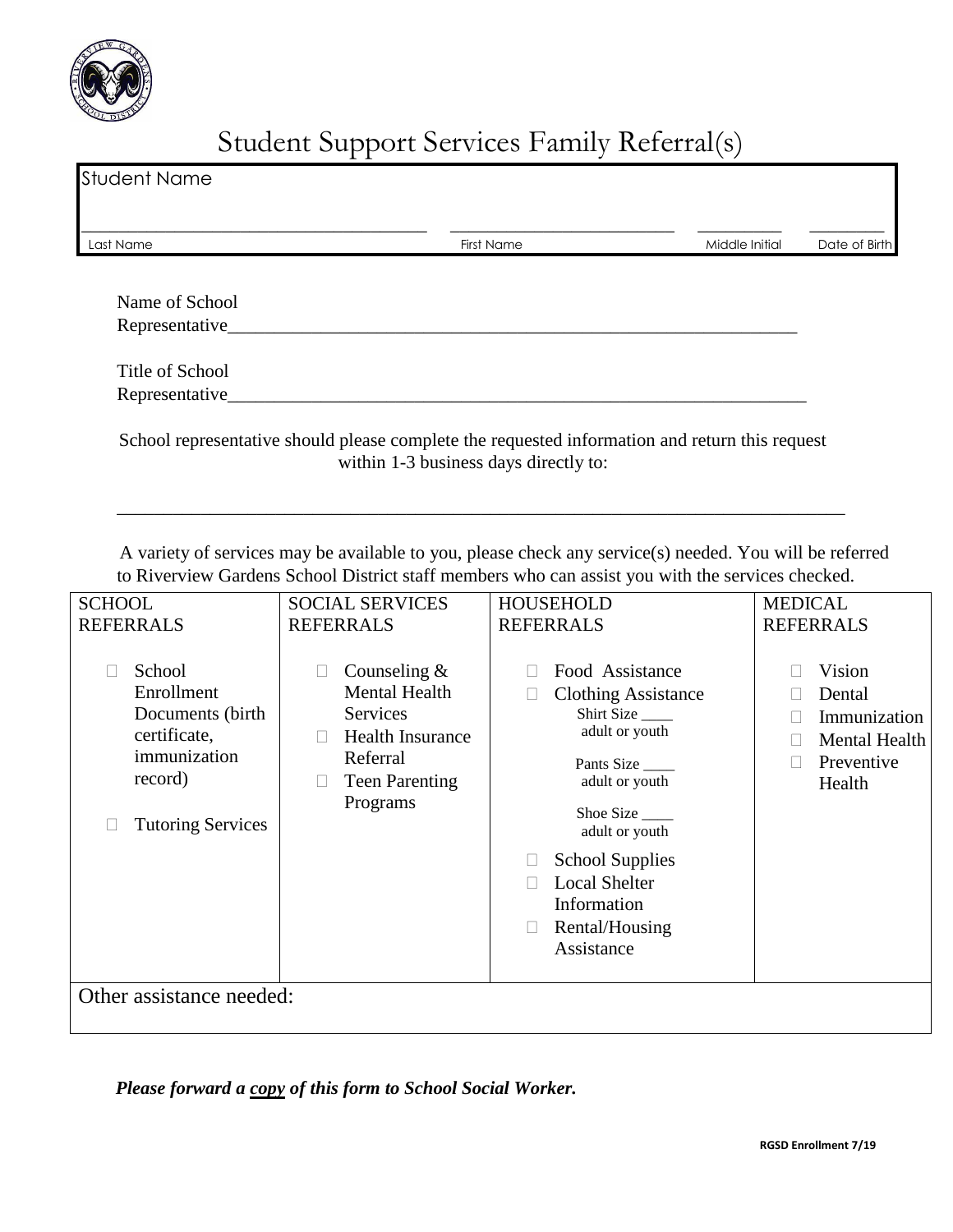

# Student Health Form

|  |  |  |  | This form must be completed each year and returned to the School Nurse. |  |  |
|--|--|--|--|-------------------------------------------------------------------------|--|--|
|--|--|--|--|-------------------------------------------------------------------------|--|--|

| <b>Student Name:</b>                           |                                                                                                                                            |                | Circle Grade: K 1 2 3 4 5 6 7 8 9 10 11 12 |        |                                                                                                                                                                                                                                                                                                               |  |  |
|------------------------------------------------|--------------------------------------------------------------------------------------------------------------------------------------------|----------------|--------------------------------------------|--------|---------------------------------------------------------------------------------------------------------------------------------------------------------------------------------------------------------------------------------------------------------------------------------------------------------------|--|--|
| Last, First, Middle                            |                                                                                                                                            |                |                                            |        |                                                                                                                                                                                                                                                                                                               |  |  |
| <b>Home Address:</b>                           |                                                                                                                                            |                | Zip Code:                                  |        | <b>Telephone:</b>                                                                                                                                                                                                                                                                                             |  |  |
| DOB:                                           | Gender:                                                                                                                                    |                | <b>Last School</b>                         |        | <b>Today's Date:</b>                                                                                                                                                                                                                                                                                          |  |  |
|                                                |                                                                                                                                            |                | Attended:                                  |        |                                                                                                                                                                                                                                                                                                               |  |  |
| <b>Father/Guardian</b>                         |                                                                                                                                            |                | <b>Mother/Guardian</b>                     |        |                                                                                                                                                                                                                                                                                                               |  |  |
| Name:                                          |                                                                                                                                            |                | Name:                                      |        |                                                                                                                                                                                                                                                                                                               |  |  |
| <b>Home Address:</b>                           |                                                                                                                                            |                | <b>Home Address:</b>                       |        |                                                                                                                                                                                                                                                                                                               |  |  |
| <b>Home Phone:</b>                             |                                                                                                                                            |                | <b>Home Phone</b>                          |        |                                                                                                                                                                                                                                                                                                               |  |  |
| <b>Cell Phone:</b>                             |                                                                                                                                            |                | <b>Cell Phone:</b>                         |        |                                                                                                                                                                                                                                                                                                               |  |  |
| <b>Employer:</b>                               |                                                                                                                                            |                | <b>Employer:</b>                           |        |                                                                                                                                                                                                                                                                                                               |  |  |
| <b>Employer Telephone Number:</b>              |                                                                                                                                            |                | <b>Employer Telephone Number:</b>          |        |                                                                                                                                                                                                                                                                                                               |  |  |
| <b>Other</b>                                   |                                                                                                                                            | Name:          |                                            | Grade: |                                                                                                                                                                                                                                                                                                               |  |  |
| <b>Siblings</b>                                |                                                                                                                                            |                |                                            |        |                                                                                                                                                                                                                                                                                                               |  |  |
| at this                                        |                                                                                                                                            |                |                                            |        |                                                                                                                                                                                                                                                                                                               |  |  |
| school                                         |                                                                                                                                            |                |                                            |        |                                                                                                                                                                                                                                                                                                               |  |  |
|                                                |                                                                                                                                            |                |                                            |        |                                                                                                                                                                                                                                                                                                               |  |  |
|                                                | listed below for an urgent or emergency situation if the school district is unable to contact you.<br><b>Signature of Parent/Guardian:</b> |                | Date:                                      |        | In the event that we are not able to contact you at home, work, or through your cell phone, who else may we contact at a different phone number in an<br>urgent or emergency situation? Your signature below authorizes the school district to call and release your child to the emergency contacts you have |  |  |
|                                                | <b>Contact Person</b>                                                                                                                      | <b>Address</b> | <b>Phone</b>                               |        |                                                                                                                                                                                                                                                                                                               |  |  |
| 1.                                             |                                                                                                                                            |                |                                            |        |                                                                                                                                                                                                                                                                                                               |  |  |
|                                                |                                                                                                                                            |                |                                            |        |                                                                                                                                                                                                                                                                                                               |  |  |
| $\overline{2}$ .                               |                                                                                                                                            |                |                                            |        |                                                                                                                                                                                                                                                                                                               |  |  |
|                                                |                                                                                                                                            |                |                                            |        | Please notify the school nurse or secretary immediately with the new contact numbers and other information.                                                                                                                                                                                                   |  |  |
|                                                | <b>Medical History (Please give details)</b>                                                                                               |                |                                            |        | <b>Emergency Procedure:</b><br>I understand that in case of serious accidents to this student, the parent,<br>guardian, or physician who is listed on this form will be contacted. If none of<br>these persons can be reached, I hereby authorize school personnel to seek                                    |  |  |
| Yes<br>N <sub>0</sub>                          | Asthma:                                                                                                                                    |                |                                            |        | whatever medical attention is deemed necessary where it is available. I also<br>authorize the attending physician to render necessary emergency treatment.                                                                                                                                                    |  |  |
| Yes<br>N <sub>0</sub>                          | <b>Convulsions:</b>                                                                                                                        |                |                                            |        | I hereby authorize and understand that in the case of a life threatening asthma                                                                                                                                                                                                                               |  |  |
| Yes<br>N <sub>0</sub>                          | Diabetes:                                                                                                                                  |                |                                            |        | episode or anaphylactic reaction, the school nurse or employee trained designee                                                                                                                                                                                                                               |  |  |
| Yes<br>$\bf No$                                | <b>Mumps:</b>                                                                                                                              |                |                                            |        | will administer emergency medication(s). Any use of emergency medication will<br>be reported to the parent/guardian, along with details of the emergency event,                                                                                                                                               |  |  |
| Yes<br>N <sub>0</sub>                          | <b>Kidney Disease:</b>                                                                                                                     |                | actions and recommendations, accordingly.  |        |                                                                                                                                                                                                                                                                                                               |  |  |
| Yes<br>N <sub>0</sub>                          | <b>Heart Conditions:</b>                                                                                                                   |                | <b>Signature of Parent/Guardian:</b>       |        | Date:                                                                                                                                                                                                                                                                                                         |  |  |
| N <sub>0</sub><br>Yes                          | <b>Surgeries:</b>                                                                                                                          |                |                                            |        |                                                                                                                                                                                                                                                                                                               |  |  |
| Yes<br>N <sub>0</sub>                          | <b>Vision/Glasses:</b>                                                                                                                     |                | <b>Physician's Name:</b>                   |        |                                                                                                                                                                                                                                                                                                               |  |  |
| Yes<br>N <sub>0</sub>                          | <b>Hearing:</b>                                                                                                                            |                |                                            |        |                                                                                                                                                                                                                                                                                                               |  |  |
| N <sub>0</sub><br>Yes                          | <b>Chicken Pox:</b>                                                                                                                        |                | <b>Physician's Number:</b>                 |        |                                                                                                                                                                                                                                                                                                               |  |  |
| N <sub>0</sub><br>Yes                          | <b>Allergies/Type:</b>                                                                                                                     |                |                                            |        |                                                                                                                                                                                                                                                                                                               |  |  |
| N <sub>0</sub><br>Yes                          | Daily Medication(s):                                                                                                                       |                |                                            |        | Completed Immunization for DTP, POLIO, MEASLES,                                                                                                                                                                                                                                                               |  |  |
| Yes<br>N <sub>0</sub><br>Yes<br>N <sub>0</sub> | <b>Taken at home:</b><br>Other:                                                                                                            | At school:     |                                            |        | VARICELLA, RUBELLA, MUMPS, & HEPATISIS B required by<br>Missouri State Law for School Attendance. The law provides for exclusion<br>from school for failure to comply with the immunization law.                                                                                                              |  |  |

**Riverview Gardens School District does not determine the medical facility, in the event of an emergency.** *Please send a copy of this form to the school nurse.*